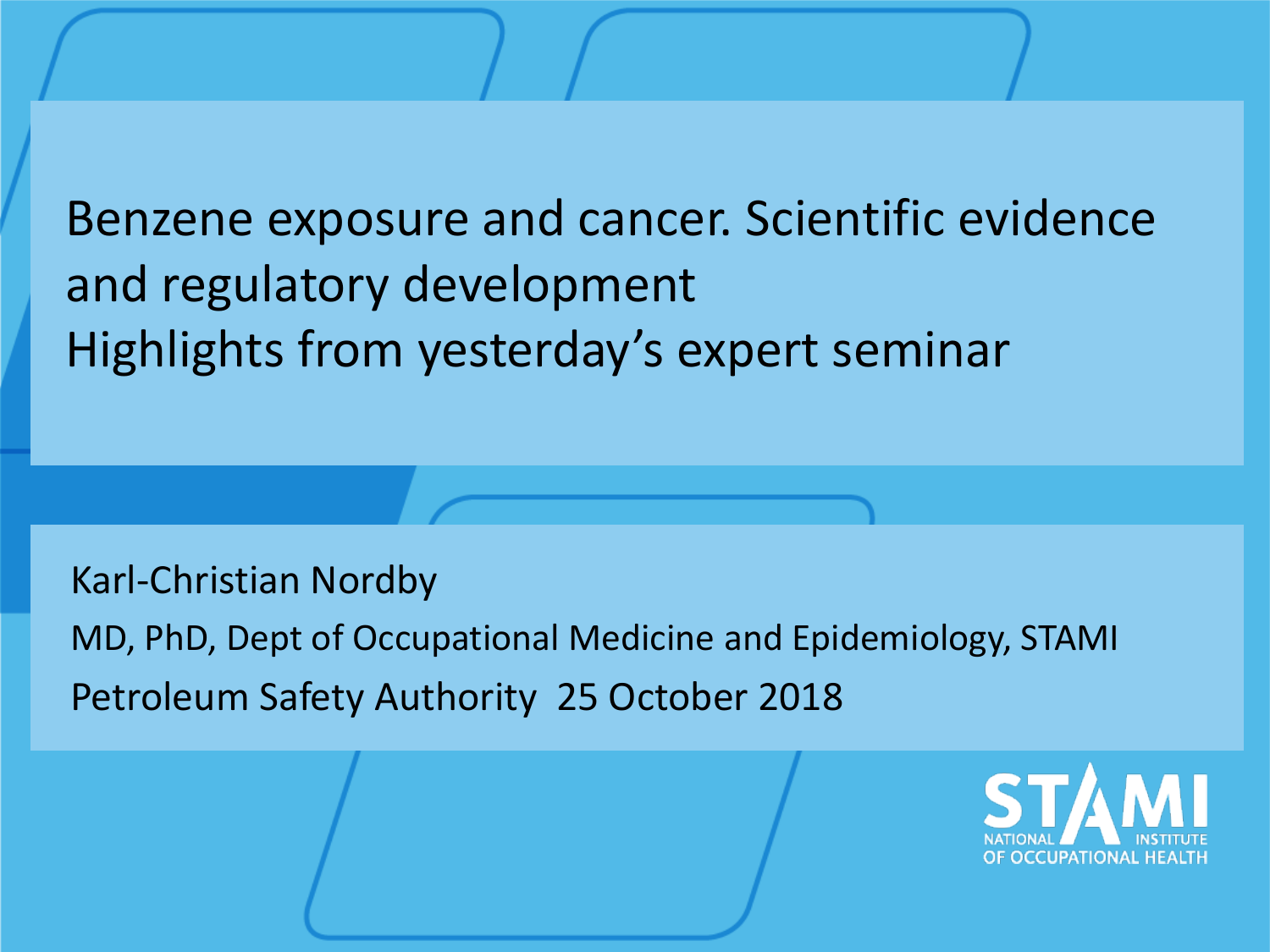Concluding the expert seminar: Benzene exposure and related cancer risk in the oil and gas industry – scientific evidence, regulatory processes, and management practices

Karl-Christian Nordby MD, PhD, Dept of Occupational Medicine and Epidemiology, STAMI Petroleum Safety Authority 24 October 2018

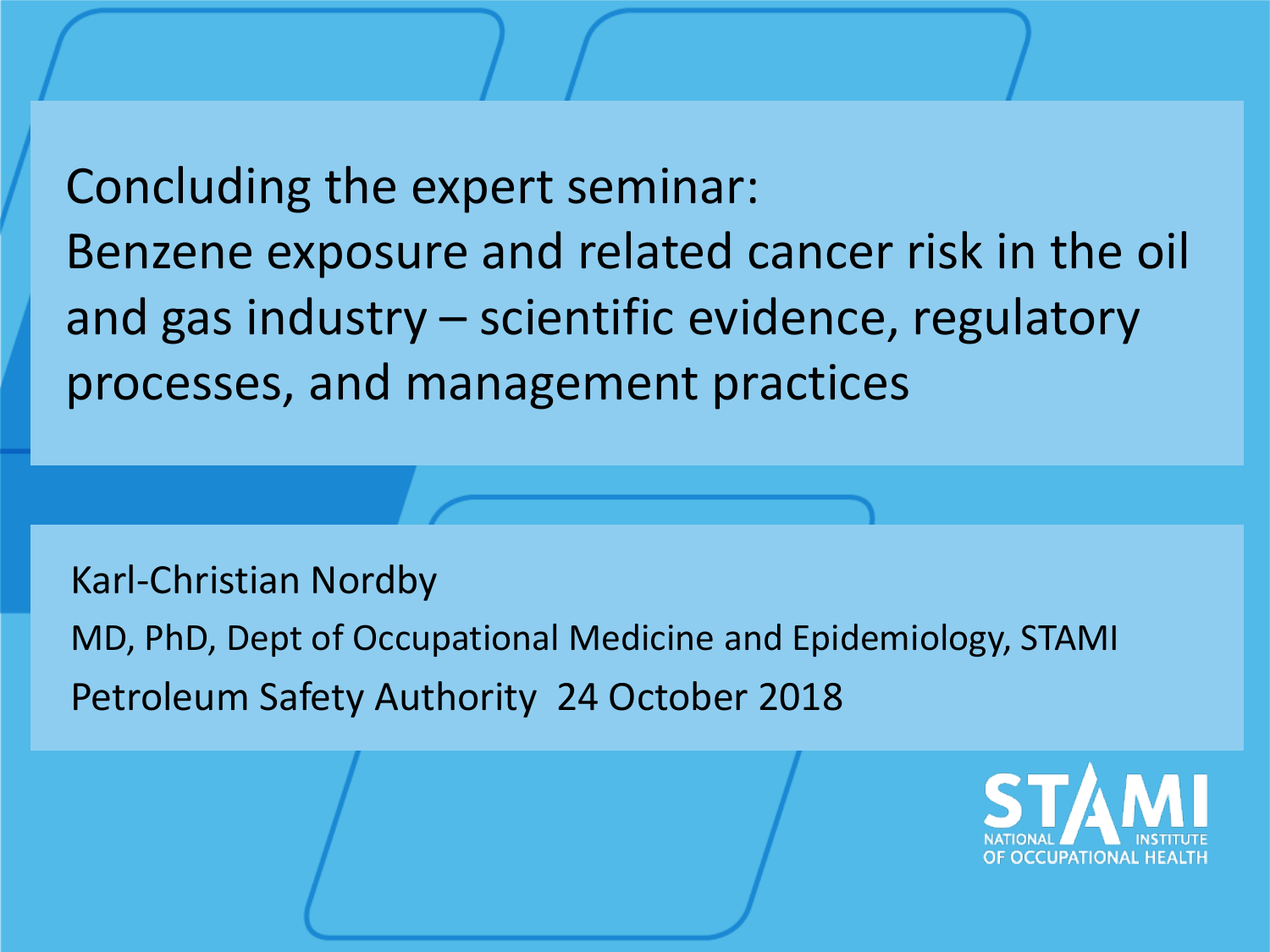Benzene, bp 80°C, density 0.88, solubility in water 1.8 g/l



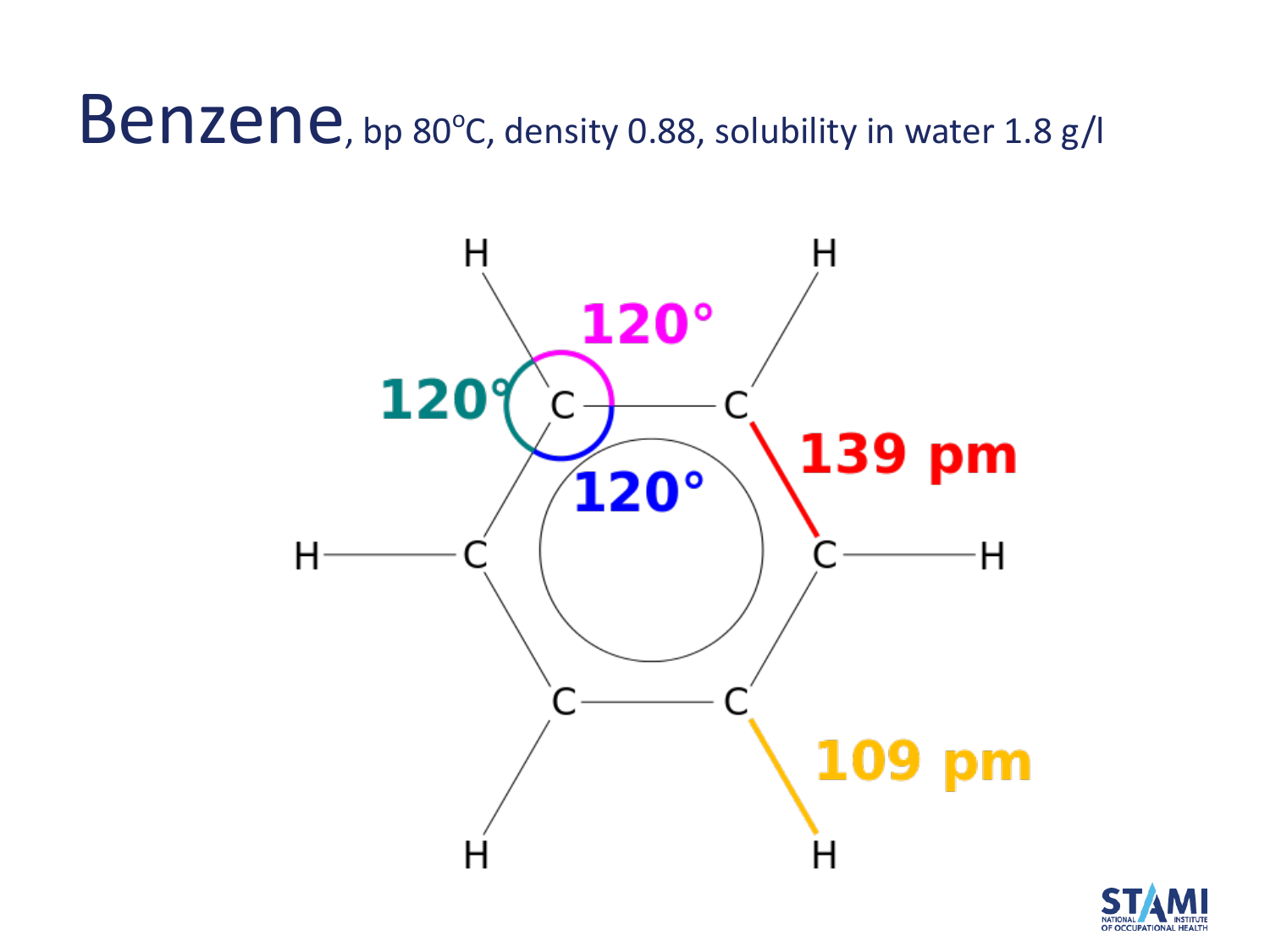IARC Monographs on benzene: 1974 (vol 7) 1982 (vol 29) 1987 (suppl 4) 1987 (suppl 7) 2009 (vol 100F) 2019(?) (vol 120)

Carcinogenic risk to humans from benzene exposure

#### **CHEMICAL AGENTS AND RELATED OCCUPATIONS**

**VOLUME 100 F** A REVIEW OF HUMAN CARCINOGENS

> **IARC MONOGRAPHS** ON THE EVALUATION OF CARCINOGENIC RISKS **TO HUMANS**



ternational Agency for Research on Cancer World Health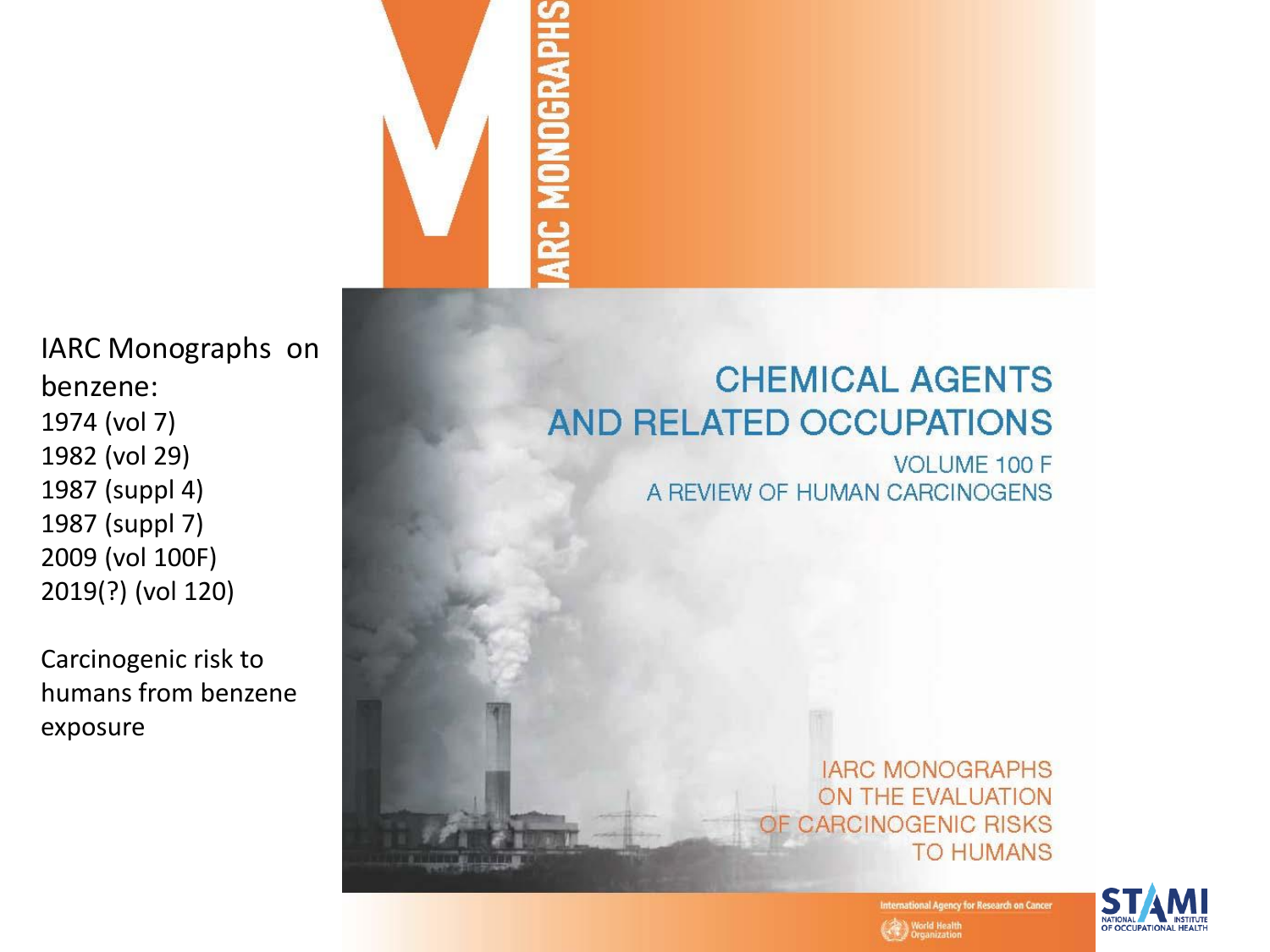Occupational exposure to benzene

- Causes Acute Myelogenous Leukemia (IARC 1982)
	- Within 10 (-15) years after end of exposure (Triebig 2010)
- Is positively associated with Non-Hodgkin lymphoma (Vlaanderen *et al.* 2011, IARC 2012) including
	- Acute Lymphocytic Leukemia
	- Chronic Lymphocytic Leukemia
	- Multiple Myeloma

Classification of NHL has changed dramatically in recent years – see e.g. Swerdlow (IARC), 2008

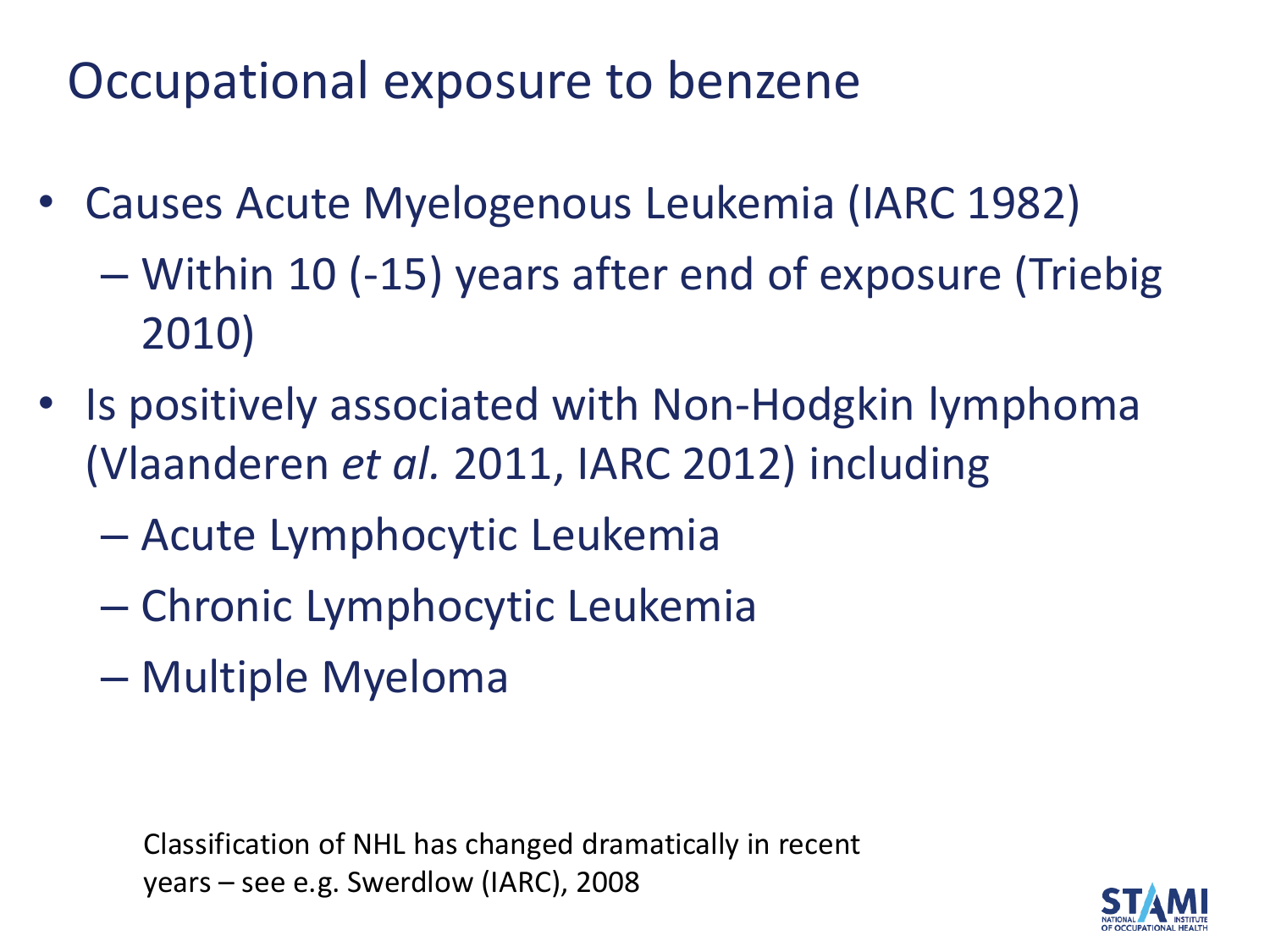#### Exposure to benzene

- Inhalation or dermal exposure
	- Occupational exposure is defined as inhalation or dermal exposure at work to benzene likely to exceed significantly non-occupational exposure due to inhaling urban air or filling in gasoline stations (long-term exposure usually below 0.01 ppm) (IARC 2012)

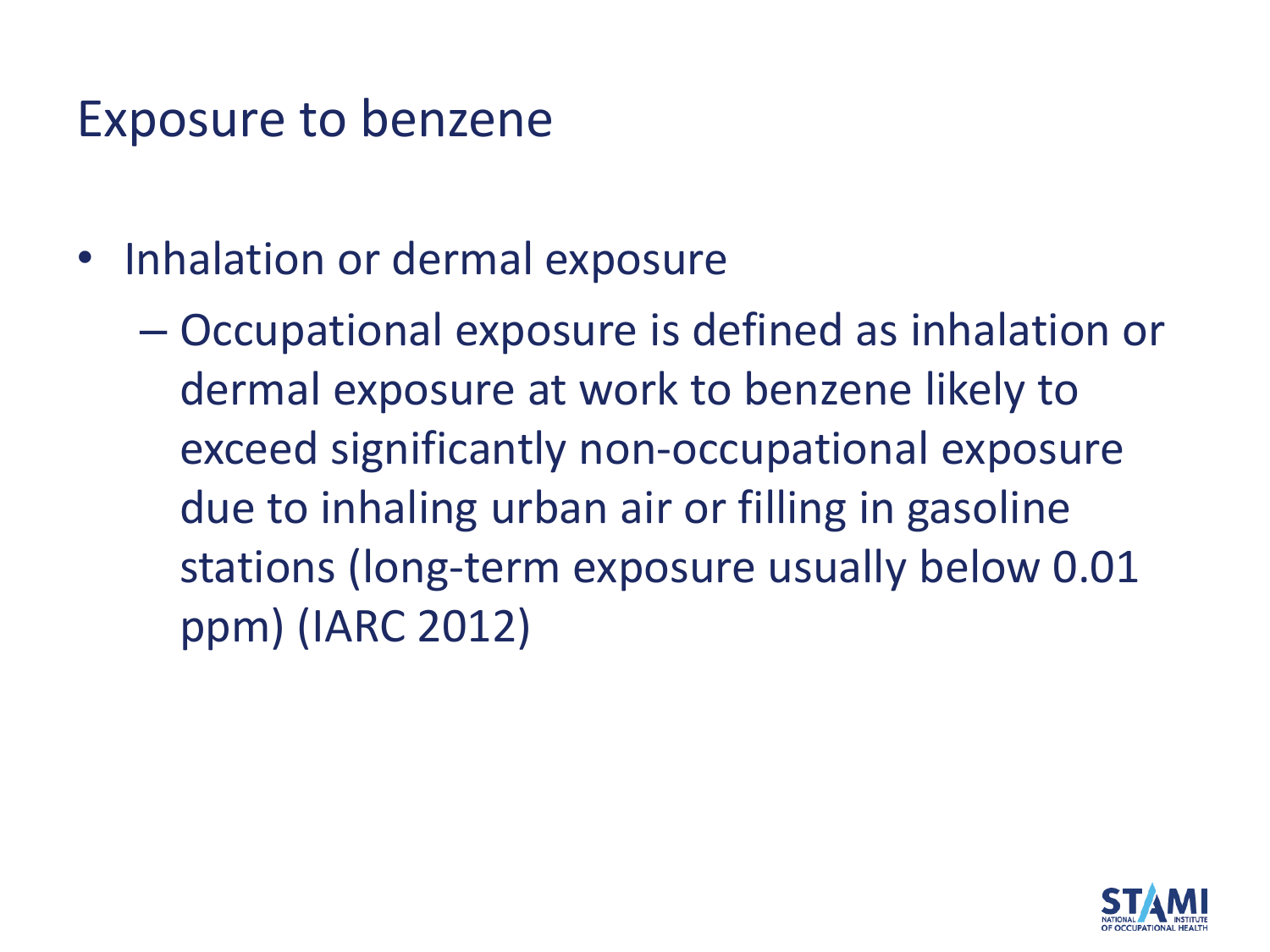### Groups potentially exposed to benzene in the Norwegian petroleum industry

- 14 occupational groups assessed by expert group (Steinsvåg et al, 2008): considered exposed from 1970 - 2005
	- Mechanics
	- Electricians
	- Electric instrument technicians
	- Piping engineers and inspectors
	- Laboratory enginieers and inspectors
	- Process technicians
	- Insulators
	- Industrial cleaners
	- Painters (1970-1989 only)
	- Additionally process operators were considered exposed to skin contact with crude oil
	- About 30 % of the offshore workers cohort (CRN 2006) were considered exposed to benzene
	- According to NOA / STAMI 24 % of workers in exploitation of crude oil / natural gas reported that they are exposed to chemicals/gas/vapours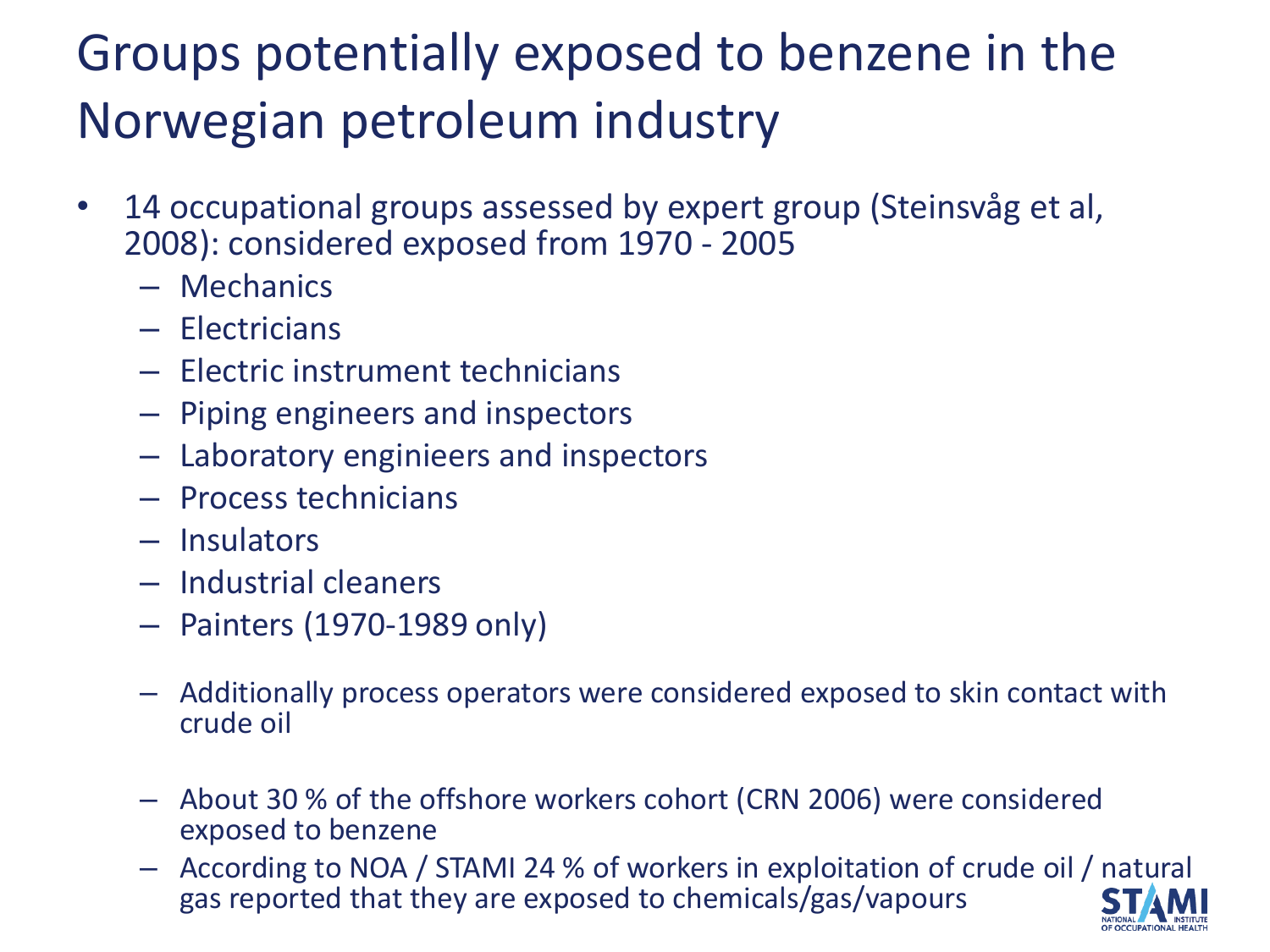### Health effects, benzene exposure

- Carcinogenicity (AML, MDS, NHL, Lung?) threshold or not?
- Haematogical (LOAEC 2 ppm?)
- Immunological (at similar levels of exposure as hematological)
- Irritancy, corrosivity
- Sensitisation
- Genotoxicity (chromosome aberrations, aneuploidy, micronuclei) in the concentration range of 0.1-1 ppm
- Epigenetic alterations (DNA methylation, histone modifications, noncoding RNA)
- Neurological (at high levels of inhalation exposures, 300-3000 ppm)
	- Neuropathy, Sleep disturbances, Memory difficulties

ECHA 2018

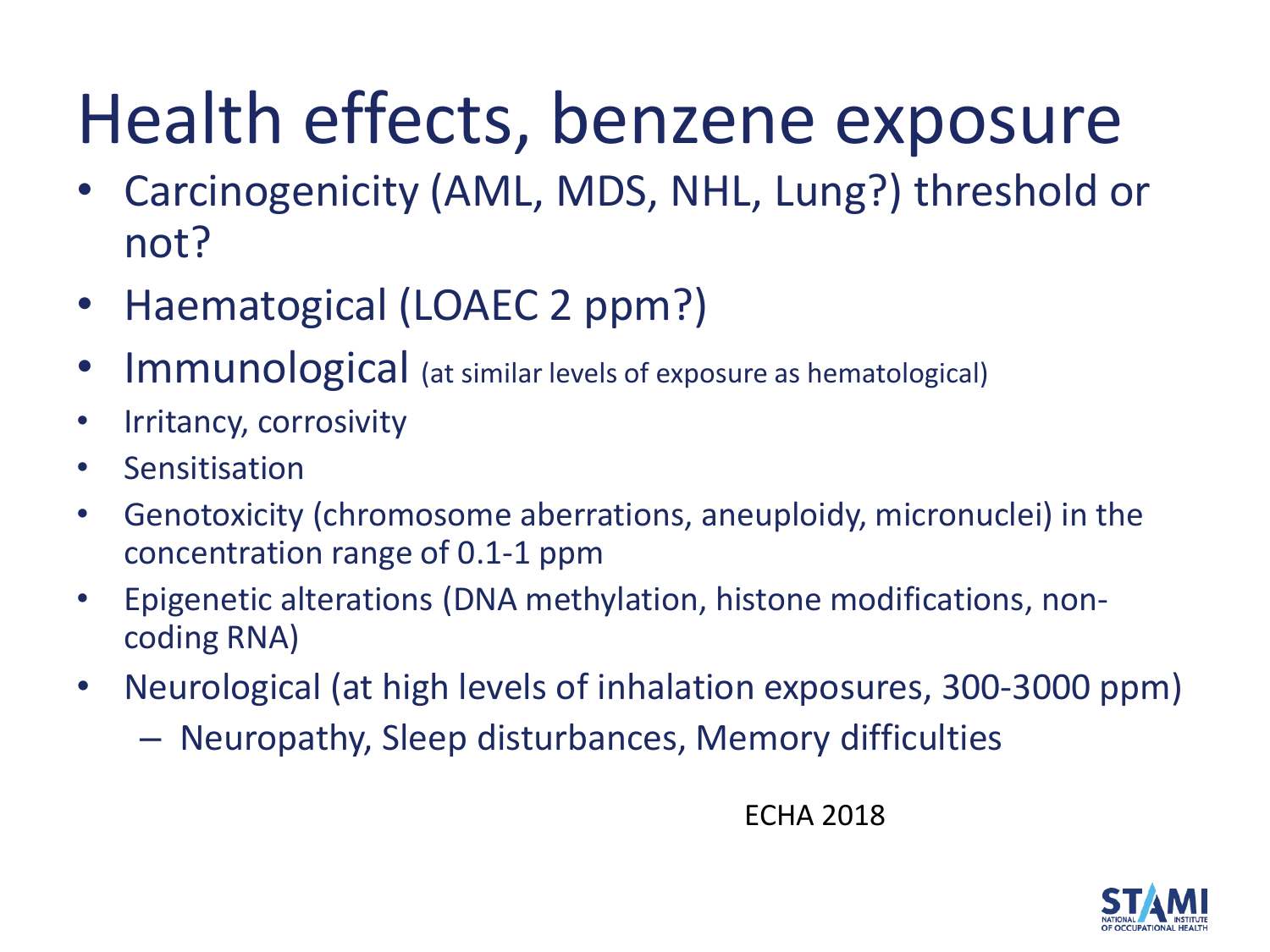Aims for the measurement technology, evaluating compliance with a suggested level <0.05 ppm

- Level of quantification should be below 1/10 of the OEL (0.005 ppm if new OEL is 0.05 ppm) regarding sources of variation both from sampling and analysis
- Active air sampling using a tube with charcoal absorbent or thermo desorption tube; and analysis by GC-MS may provide this low LOQ for both 8 hr and short time sampling intervals down to 5 min
- Diffusive sampling may also be useful at 8 hrs sampling time, but probably not for short sampling intervals
- Direct-reading PID instruments are available, but yet probably not with sufficiant specificity for benzene or adequately low LOQ to assess 5 ppb

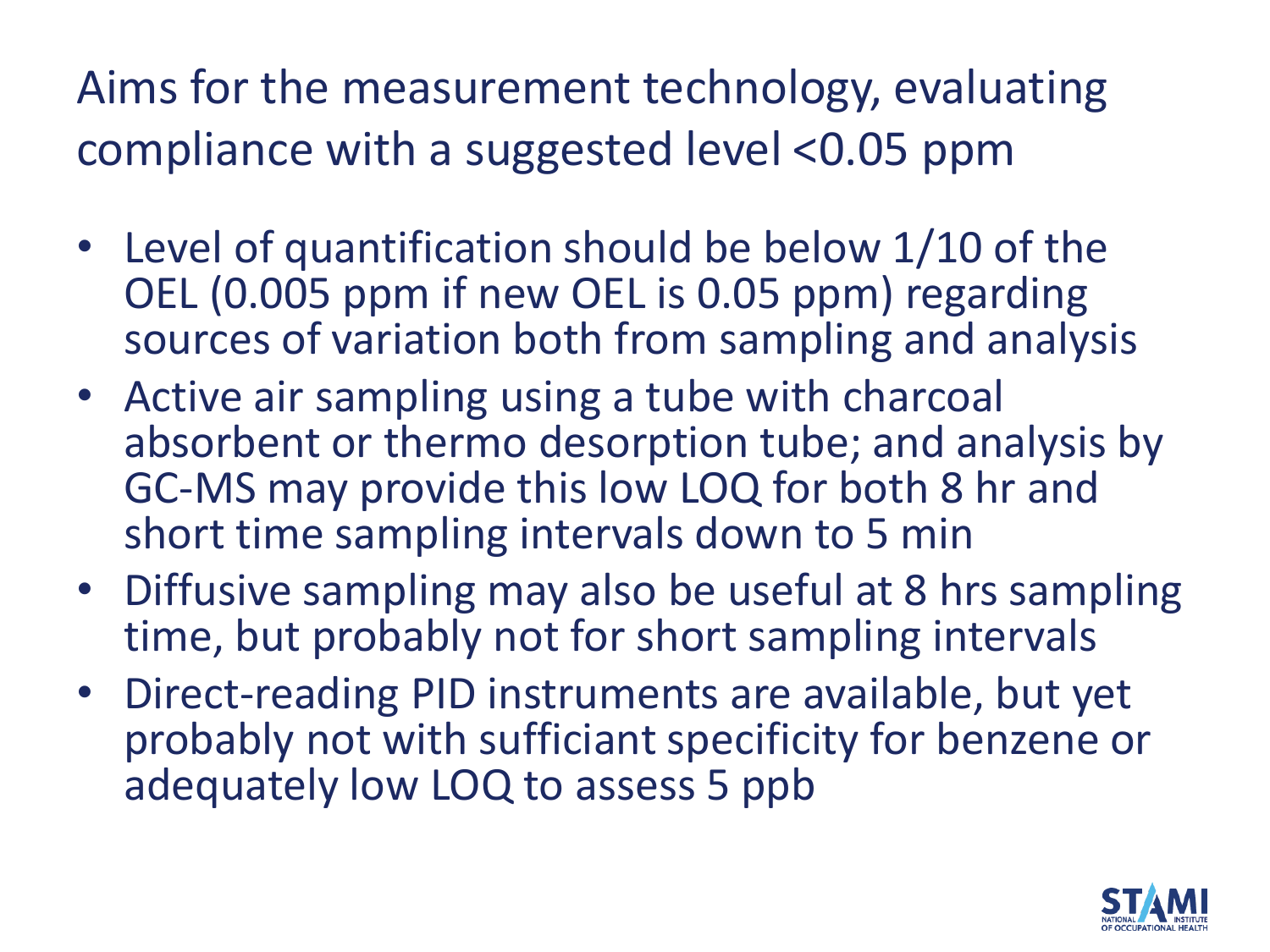### Present level of quantification LOQ

- Benzene in air (active sampling for short-term): sub-ppb level for 8 hrs, <5 ppb for 15 min
- Benzene in air (passive sampling): <5 ppb
- SPMA in urine (reflects past day exposure) 0.3 ppm in 8 hrs; STAMI preliminary results (20-27 min exposure time) detects a level of ~0.025 ppm benzene measured as SPMA in dilute urine, 4 µg SPMA/g creatinine in urine)
- Benzene in urine: 0.03 ppm 8 hrs in non-smokers
- Benzene in blood: (ref Peter Boogaard)

Benzene in urine prone to loss due to volatility, less problem with benzene in urine)

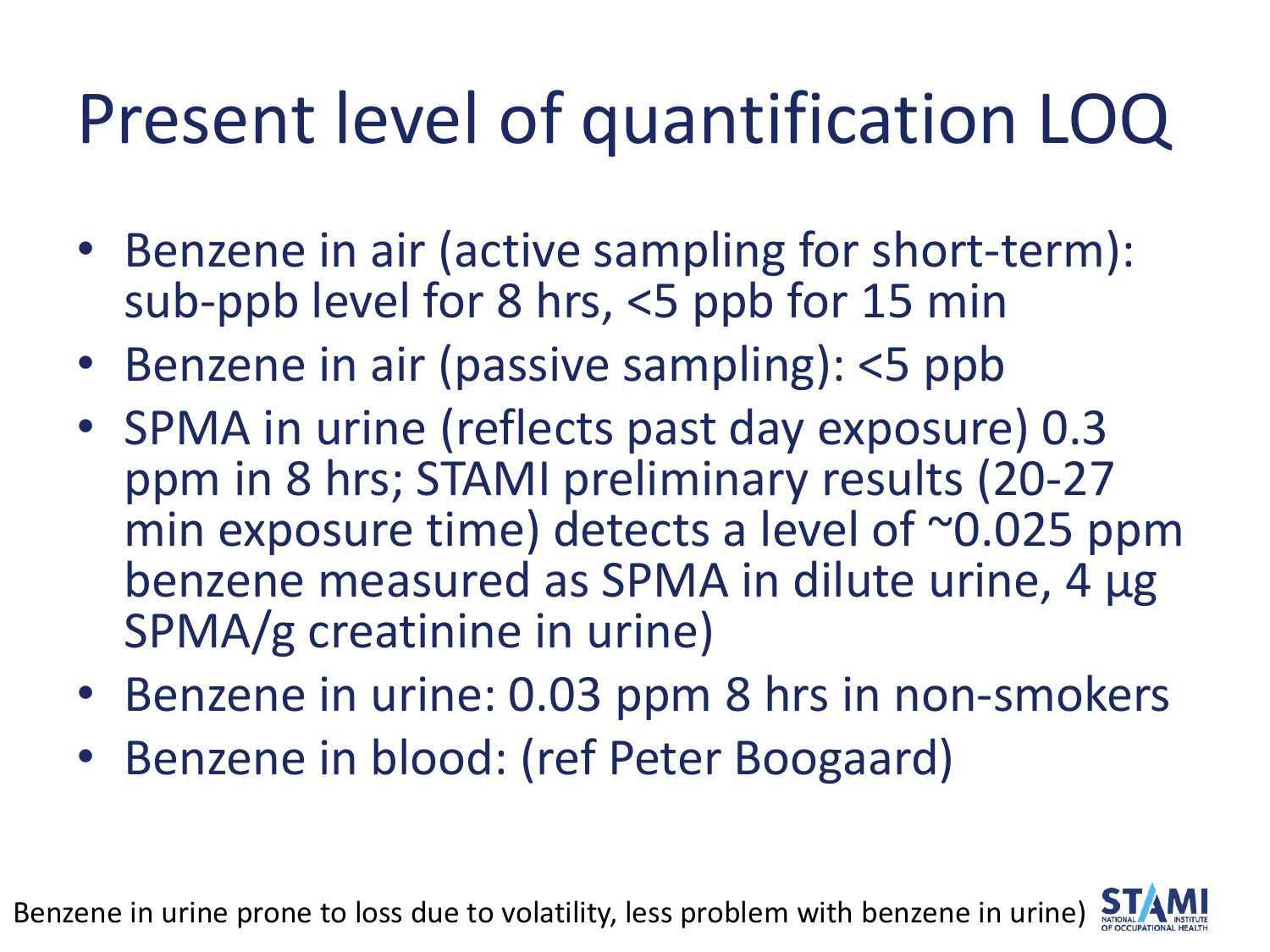## Biological limit values (DFG 2017)

- 0.7 µg benzene/L urine and
- 2 µg SPMA/g creatinine in urine (sampled at the end of the shift)
- Biological guidance value
	- 0.3 µjg benzene/L urine
	- 0.5 µg SPMA/g creatinine in urine
	- 150 µg tt muconic acid / g creatinine (~suitable to monitor levels > 1ppm?)

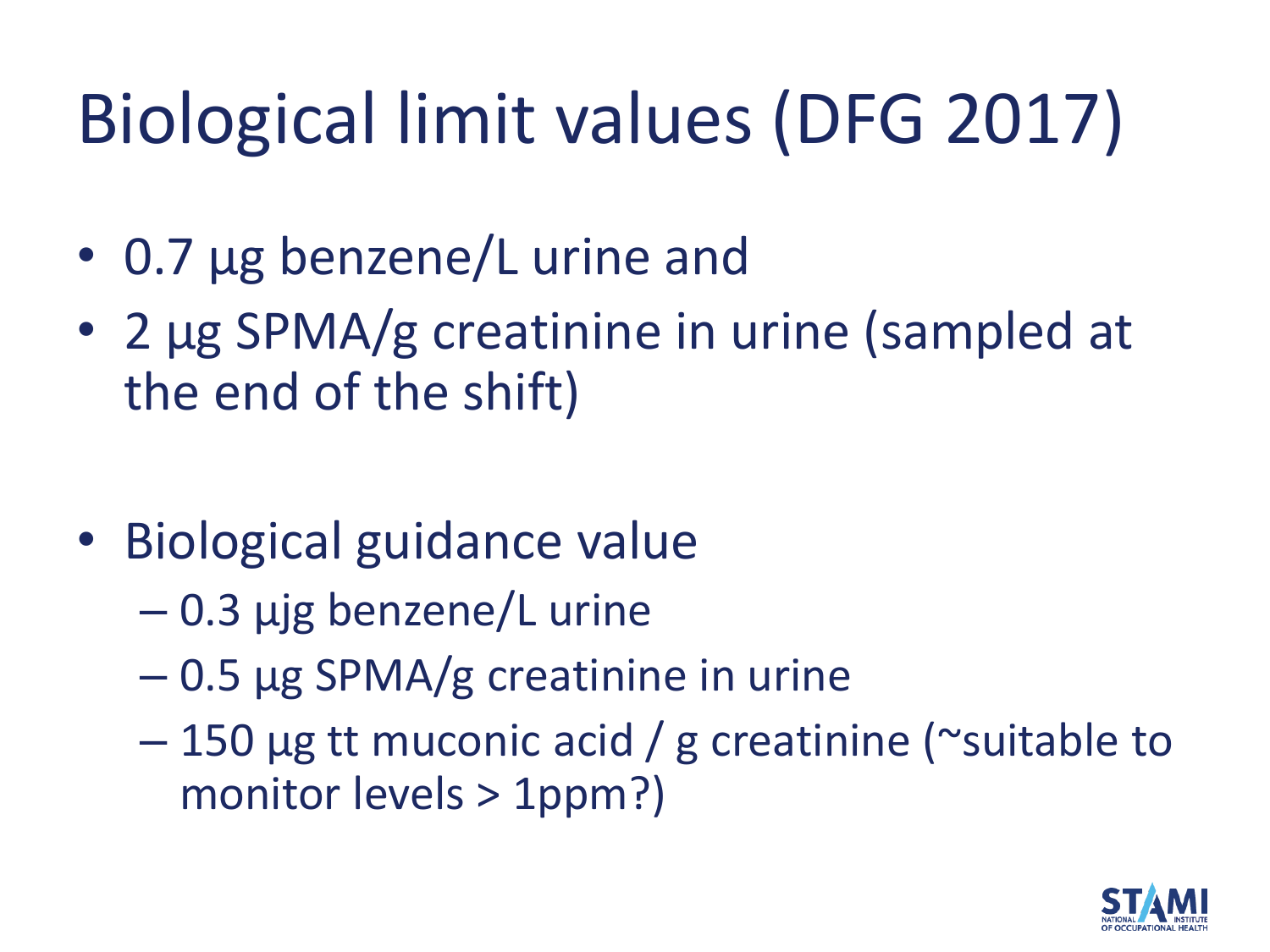Background levels of benzene in the population (95 percentiles), suggested BGV biological guidance values (suitable to monotor exposure to >0.03 ppm benzene in ambient air

- Benzene in urine 0.3 µg /L
- SPMA in urine 0.5 µg /g creatinine

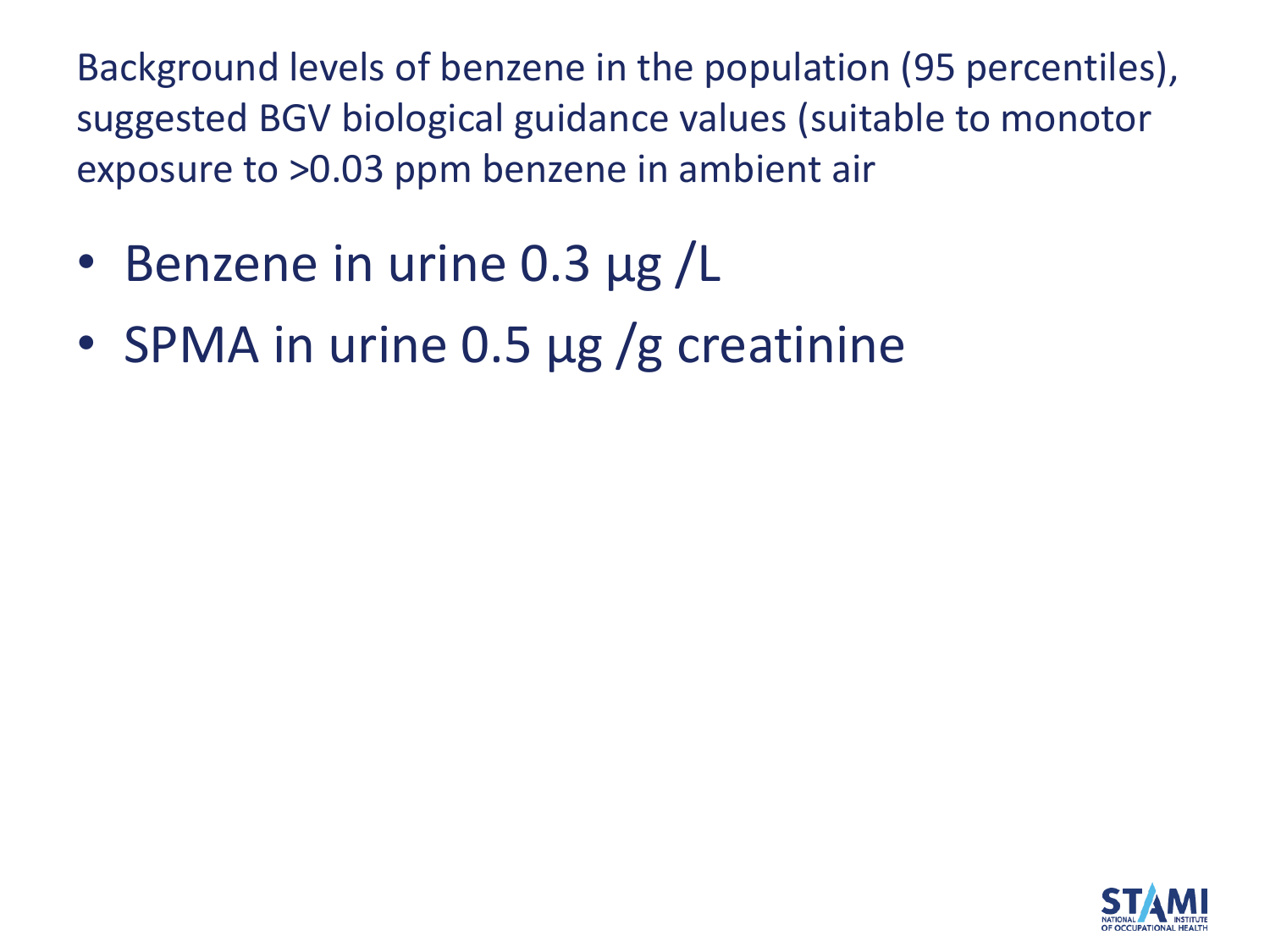### Not suited as biomarkers of benzene exposure at a level < 1 ppm

- Phenol (suitable > 8 ppm?)
- Hydroquinone
- Catechol

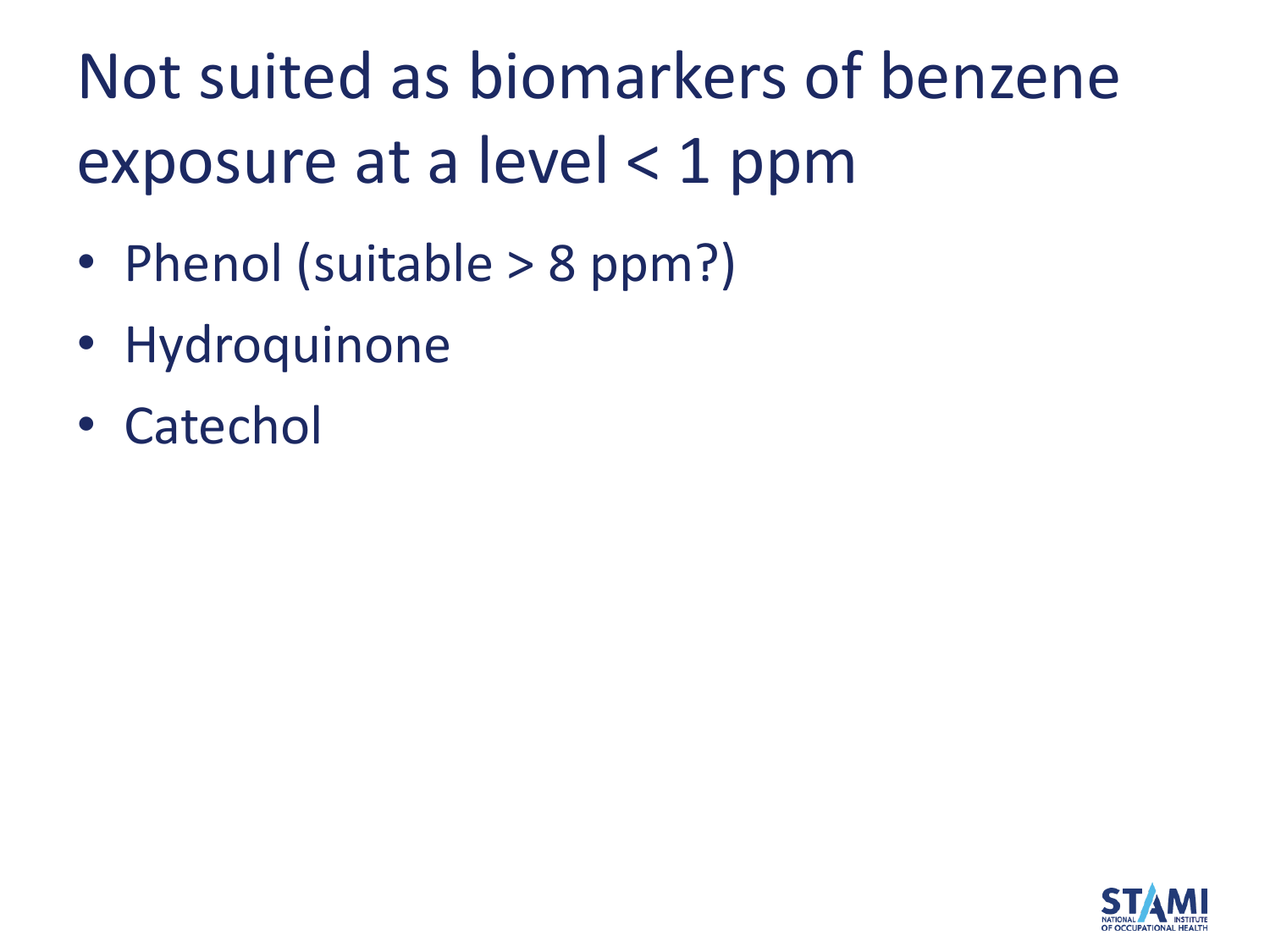### Which are the highest exposed tasks offshore?

- Tasks with highest short-term exposure (median > 1 ppm)
	- Flotation
	- Maintenance/filter work
	- Cleaning tasks, e.g. plate separator
- Tasks with highest long-term exposure ( median > 0.1 ppm)
	- Cleaning of separator, tank ( 38% of individual meas > 0.6 ppm, N=26 samples)
	- Pigging

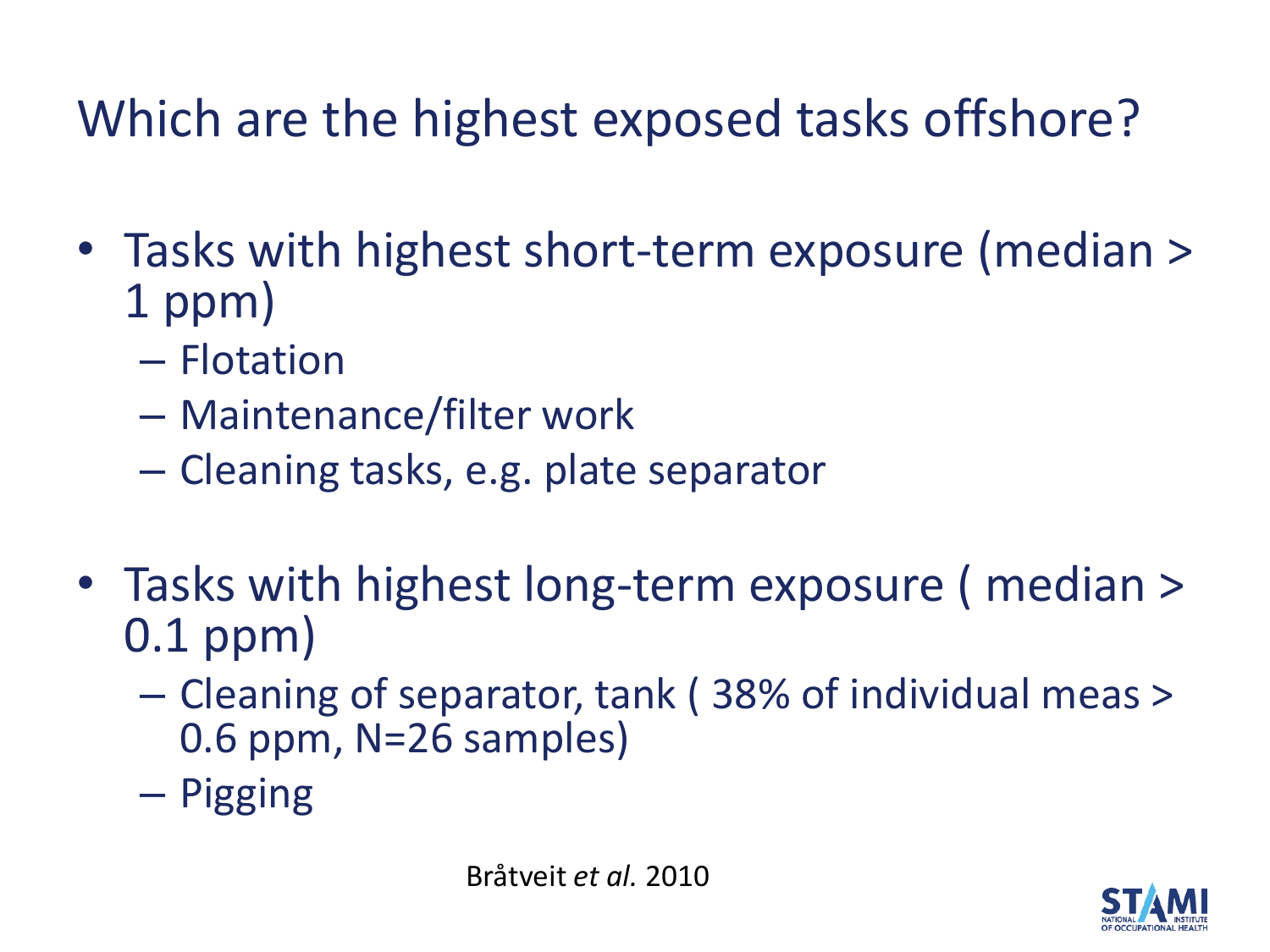Which are the highest exposed tasks onshore?

- Tasks with highest short-term exposure  $(median > 1 ppm)$ 
	- Sampling of fuels
- Tasks with highest long-term exposure  $(median > 0.1$  ppm)
	- Opening of hydrocarbon containing systems
	- Purification system work (renseanlegg) especially in the year 1989

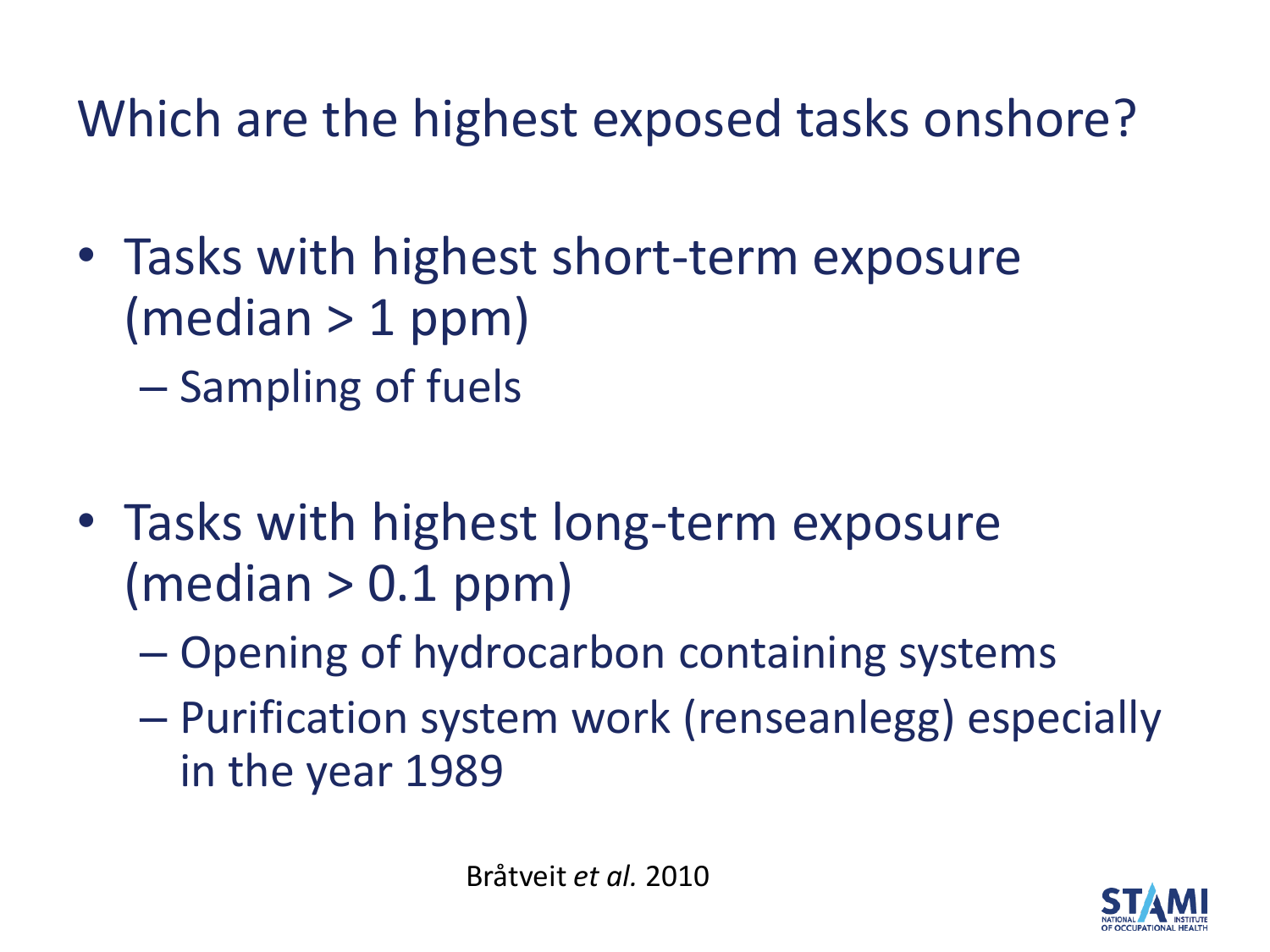#### Inhalational exposure – the whole story?

- Heavy physical exertion at work increase of ventilation of the lungs
- Metabolism of benzene may be affected by coexposure to other solvents – modifying its toxicity
- Skin uptake very little is known and no measurement data of relevance have been identified
	- Intact skin is permeable to benzene an uptake rate of 0.4 mg/cm<sup>2</sup>\*h was found (Hanke *et al.* 1961)
	- Damaged skin may possibly be more permeable and uptake may possibly be affected by co-application of other solvents or water
	- Clothes covering spills containing benzene on the skin occluding the contamination may be speculated to let more benzene be absorbed and less to evaporate

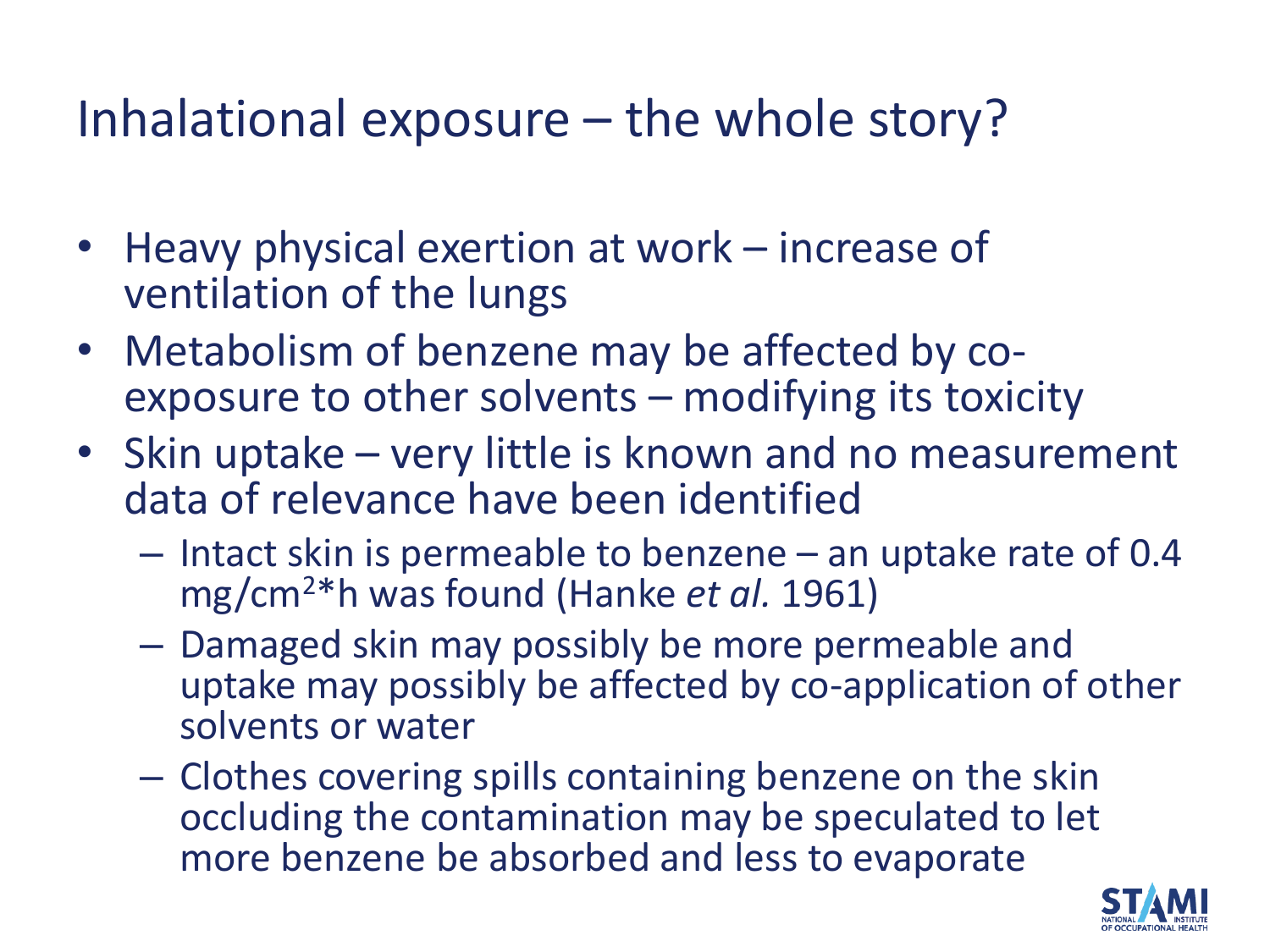A targeted risk reduction/ exposure reduction depends on more knowledge of the exposure levels as well as new data on possible harmful levels of exposure

- Present and historical levels of exposure are described with a high degree of uncertainty
- Levels of allowed occupation exposure are under consideration in light of the new scientific information that has emerged during the last 10 years
- More measurements with relevant contextual information are needed, and groups with a high variability in exposure level with time need more sampling days per worker in order to conclude about the typical levels of exposure to benzene and their variation
- More information on within-worker variance could enable more targeted exposure reduction activities